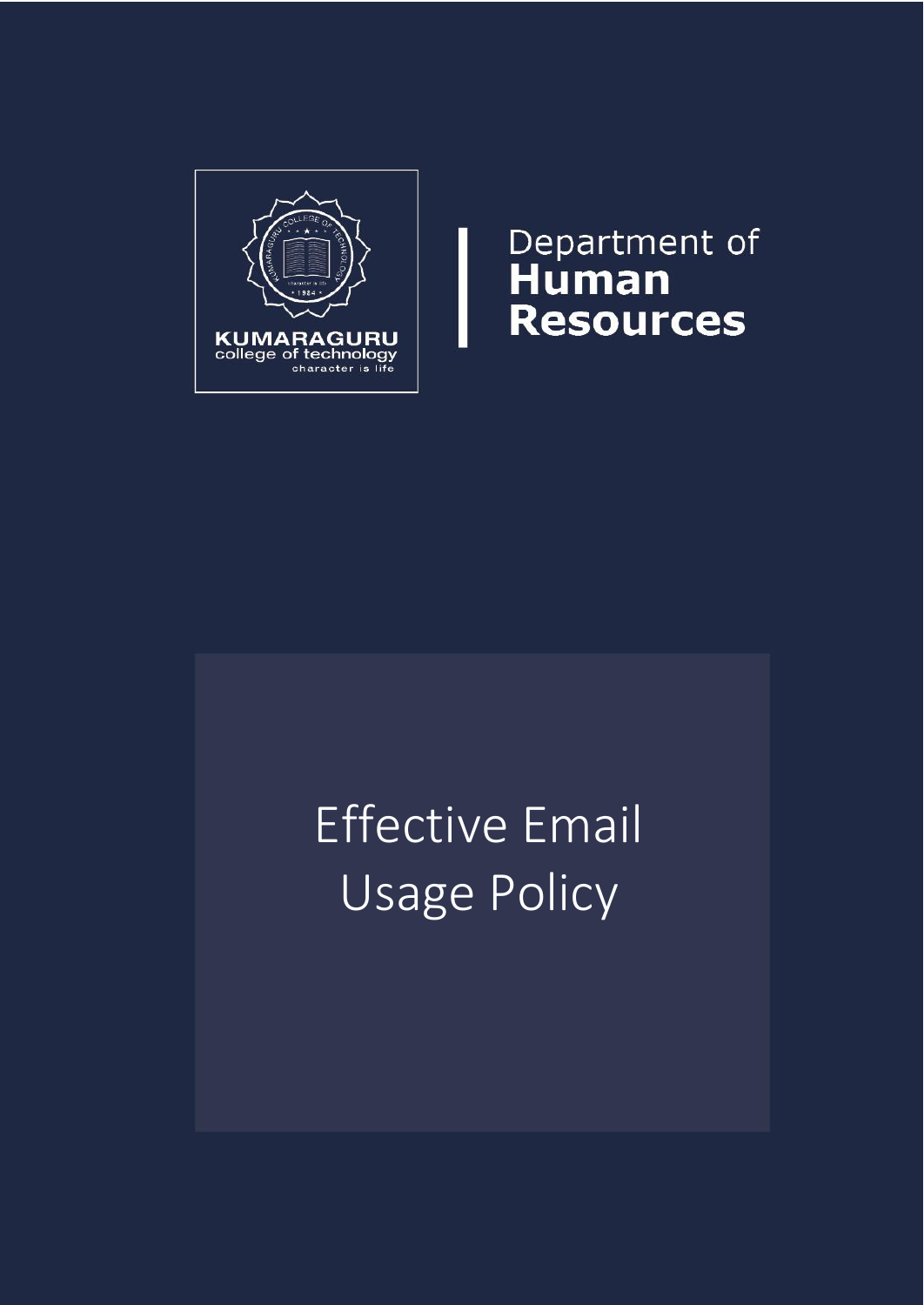## Effective Email Usage Policy

#### Foreword

This policy document stipulates how Kumaraguru College of Technology, Coimbatore will handle email communication between its internal and external stakeholders. The policy puts in place a solid communication structure that will ensure proper email communication system in place.

#### 1. Short Title and Commencement

- (i) These may be called the effective email usage policy of Kumaraguru College of Technology. These policy supersede the policy, process and rules in existence, on the date these policy come in force.
- (ii) These policy shall be applicable to all the employees of the Kumaraguru College of Technology.

#### 2. Introduction

The internet and electronic communication have revolutionized the way we run our system and it is very important to have institution policies that help employees understand how they should use (and not use) these powerful tools. At their best, these tools make us efficient, productive and better informed. Misuse, however, can create problems that distract from and undermine our institution's mission.

An effective email policy will encourage positive, productive communications while protecting our institution from legal liability, reputational damage and security breaches.

#### 3. Definition and Interpretation

In these policy unless the context otherwise requires

(i) "Official Communications" means the communications from the institution (KCT) to employees that are important and that may trigger an obligation for the recipient to respond.

(ii) "KCT E-mail Account" means "kct.ac.in" e-mail account assigned by the communications department of KCT.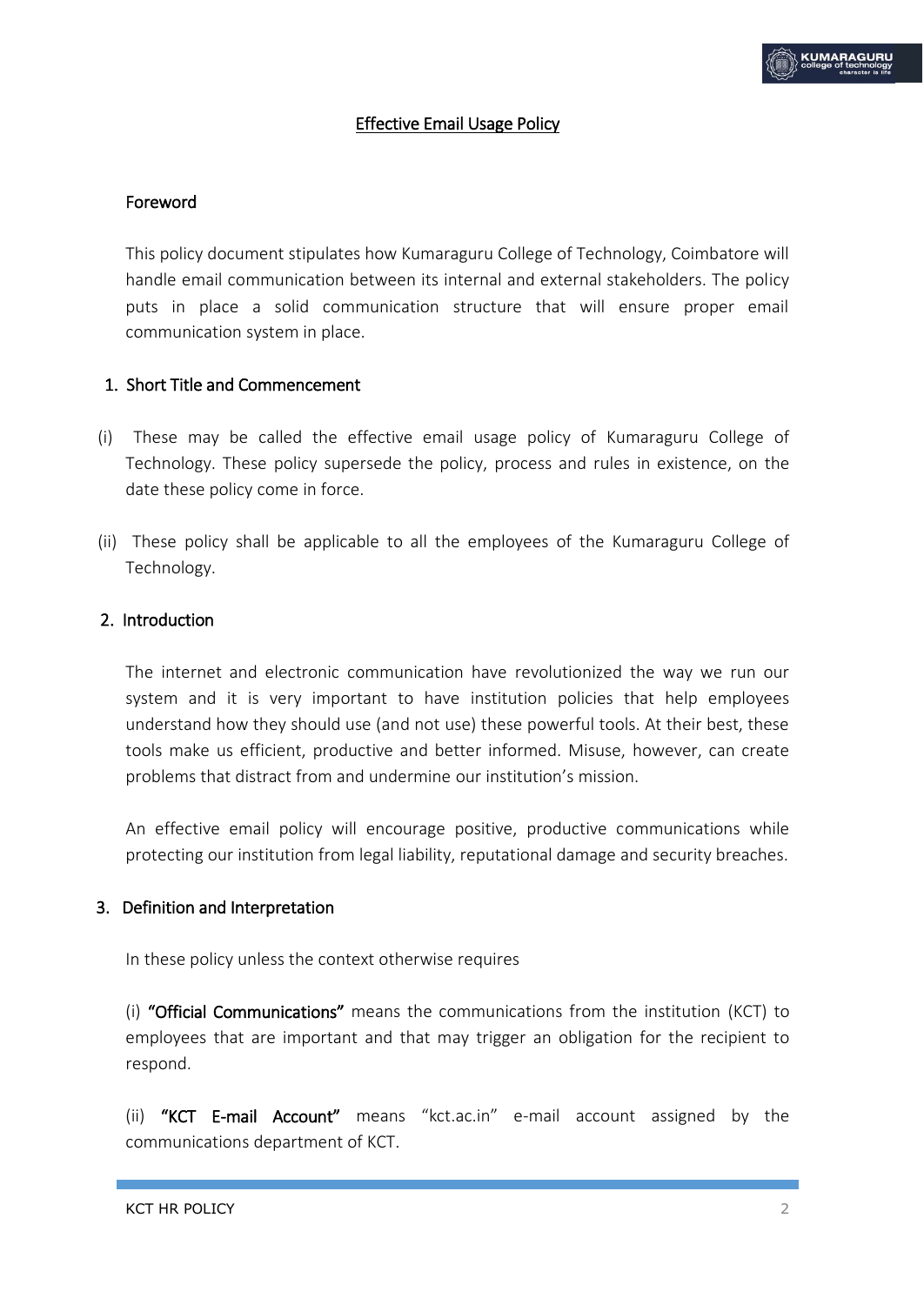(iii) "Internal communication" means the exchange of information and messages between employees or departments across all levels of Kumaraguru College of Technology.

(iv) "External communication" means the exchange of information and messages between the Kumaraguru College of Technology and organizations, groups, or individuals outside its formal structure.

## 4. Purpose

The purpose of this effective email usage policy is to ensure the proper use of email system and make our employee aware of what deems as acceptable and unacceptable use of its email system. This policy outlines the minimum requirements for use of email within our KCT Network.

#### 5. Email Usage Policy

(i) Kumaraguru College of Technology will provide every eligible employee with the institution e-mail Account in order to access Official Communications.

(ii) All employee who have an official KCT email id have a responsibility to ensure they make appropriate and proper use of the system and also all use of email must be consistent with policies and procedures of ethical conduct, safety, compliance with applicable KCT norms and practices.

(iii) E-mail sent by the institution or its representatives to the institution e-mail account is an official form of communication to employees. It is the responsibility of employees to receive such communications and to respond to them as may be necessary.

(iv) Official E-mail Communications may be time-critical and employees are expected to review messages sent to their official e-mail account on a daily and consistent basis.

(v) Employee with KCT e-mail accounts are responsible for managing the account in a manner that maintains sufficient space for e-mail to be delivered.

(vi) All employee must use the digital signature as per the policy of email communication. Digital signature template will be shared at the time of joining. Digital signature comprises of concerned employee name, photo, designation, department, phone number and website.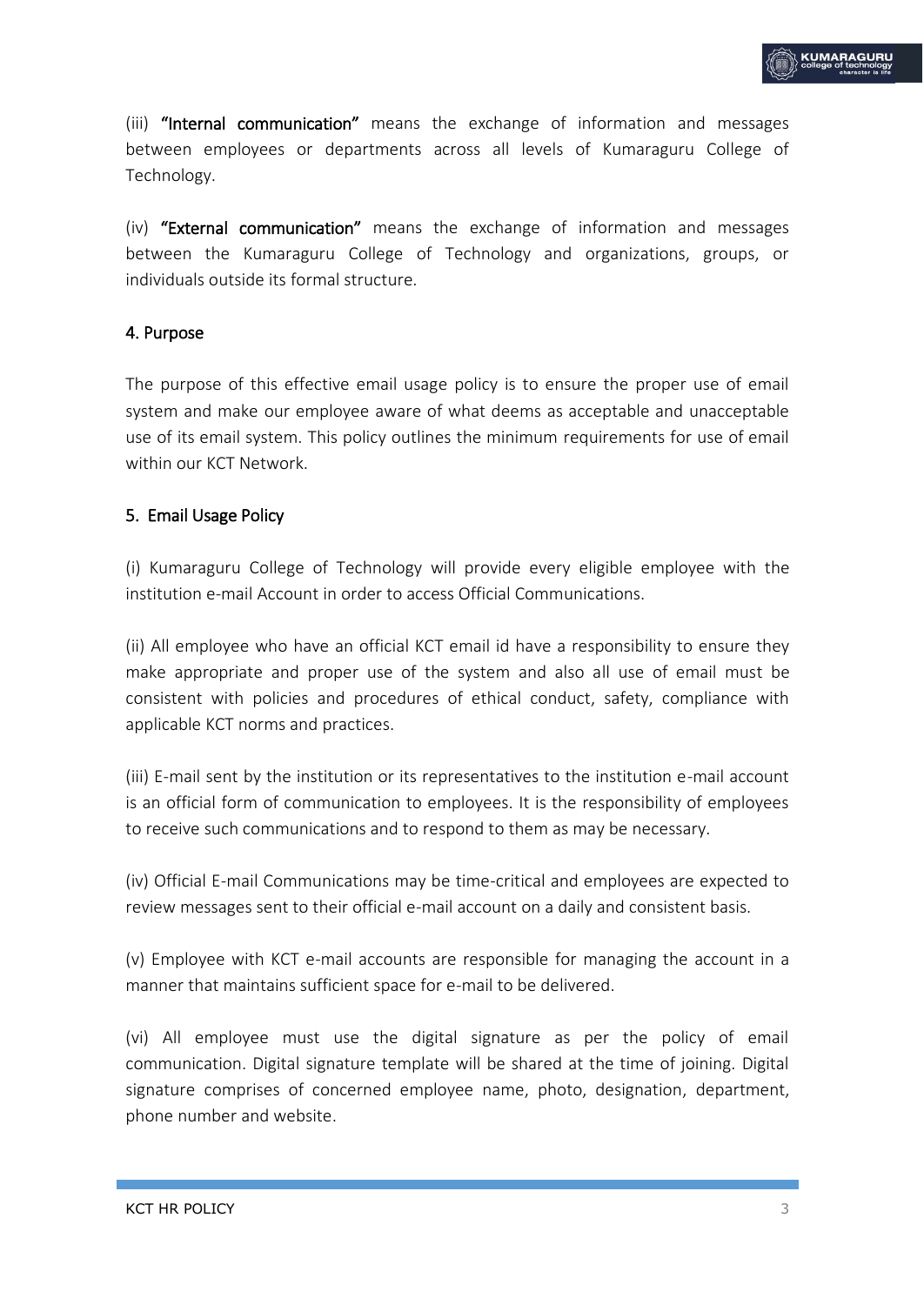(vii) Assistance with managing the KCT e-mail account can be requested from the DTS department.

(viii) KCT email account should be used primarily for official purpose only and personal communications and non- related commercial uses are strictly prohibited.

(ix) Employees who don't have access to computer (like drivers in transport department), HOD's are required to provide the official communication message to their employee in a timely manner.

(x) Employee may not use private e-mail accounts, such as gmail.com, yahoo.co.in and hotmail.com etc. for official purpose.

(xi) Employee are prohibited from automatically forwarding official email to a third party email system.

(xii) KCT email system shall not to be used for the creation or distribution of any disruptive or offensive messages, including offensive comments about race, gender, disabilities and beliefs. Employees who receive any emails with this content from any employee should report the matter to their head of the department immediately.

(xiii) In email, employee should not present personal views as the institution's views, should not distribute copyrighted material and share confidential materials of Kumaraguru College of Technology to the outside entity.

(xiv) Employees shall have no expectation of privacy in anything they store, send or receive on the Kumaraguru College of Technology's email system.

(xv) Any employee who fails to comply with the Policy and the guidelines may be subject to disciplinary action. It is the responsibility of HOD's and Unit heads to ensure that their staff are made aware of the existence and content of the Policy and of the guidelines.

(xvi) Kumaraguru College of Technology reserves the right to access and review e-mail communications as per this policy.

# 6. KCT Email Etiquette

In addition to explaining employees what not to do, KCT effective email usage policy also provides email etiquette to enhance the effectiveness of communication.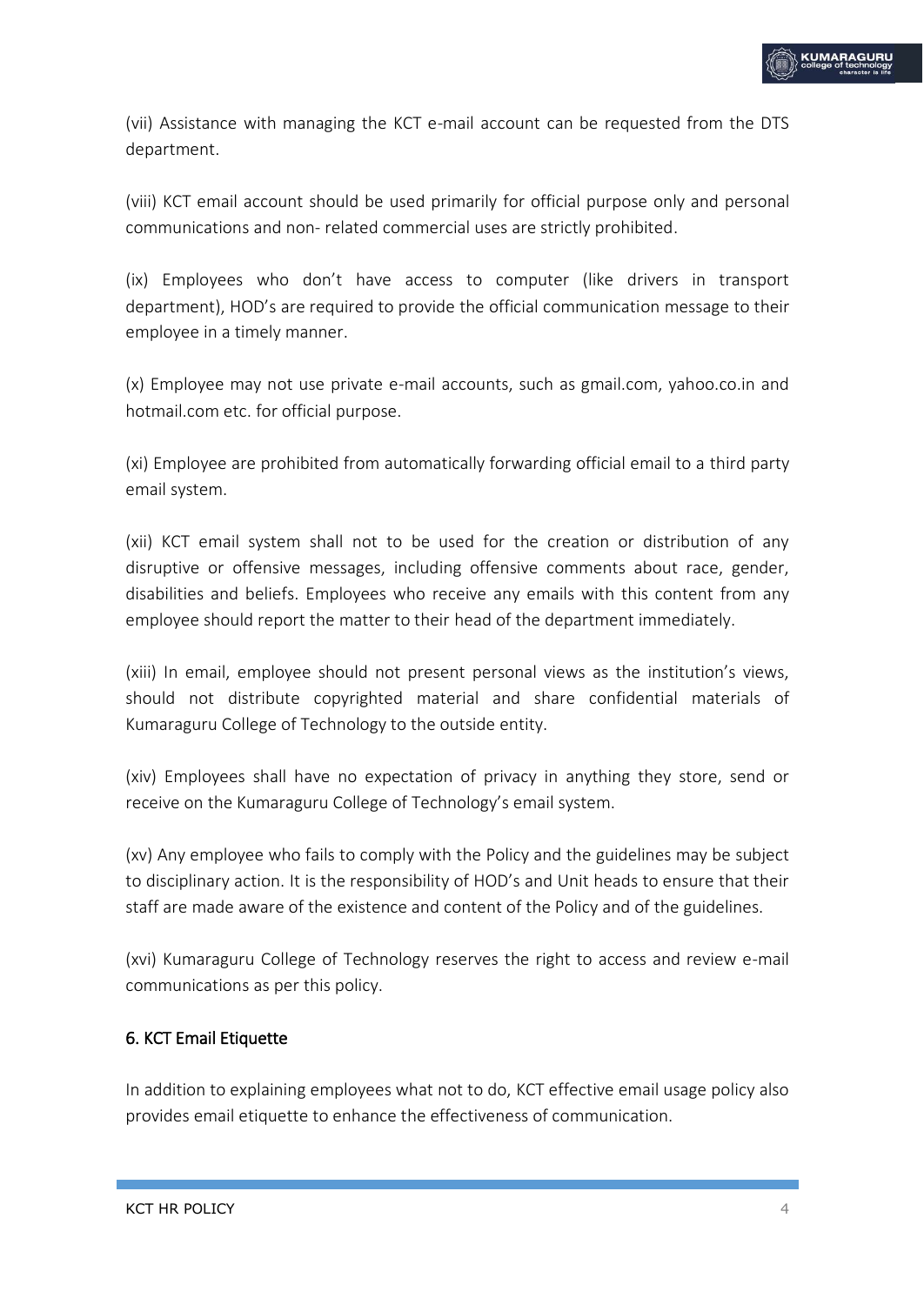(i) *Professionalism* – Emails should be professional and respectful in tone irrespective of formal or casual.

(ii) *Spelling / grammar* – Spell check should be enabled and grammar checked before sending emails.

(iii) *Proofread* – Before sending, employees should re-read their emails to correct errors, check tone and avoid miscommunication.

(iv) *Address* – Add the email recipient's address after composing the email to avoid sending an unfinished / unedited message and also double check the recipients' addresses before sending.

(v) *Signature* – Employees must include prescribed information and format as part of their signature (Name, Designation, Department, Photo, website address and phone number only).

(vi) *Reply all* – To respect others' time and inbox capacity, limit replies to those who need to know the information being conveyed.

(vii) *Forward* – It's probably best not to forward without permission or at least to review all content that will be forwarded to avoid sending sensitive information and also do not alter others' text.

(viii) *Turnaround / response* – Employees are expected to respond to emails both internally and externally within a reasonable timeframe.

# 7. Email security

Email is often the medium of hacker attacks, confidentiality breaches, viruses and other malware. These issues can compromise our reputation, legality and security of our equipment.

Employees must

(i) Select strong passwords with at least eight characters and without using personal information

(ii) Remember passwords instead of writing them down and keep them secret.

(iii) Change the email password every two months.